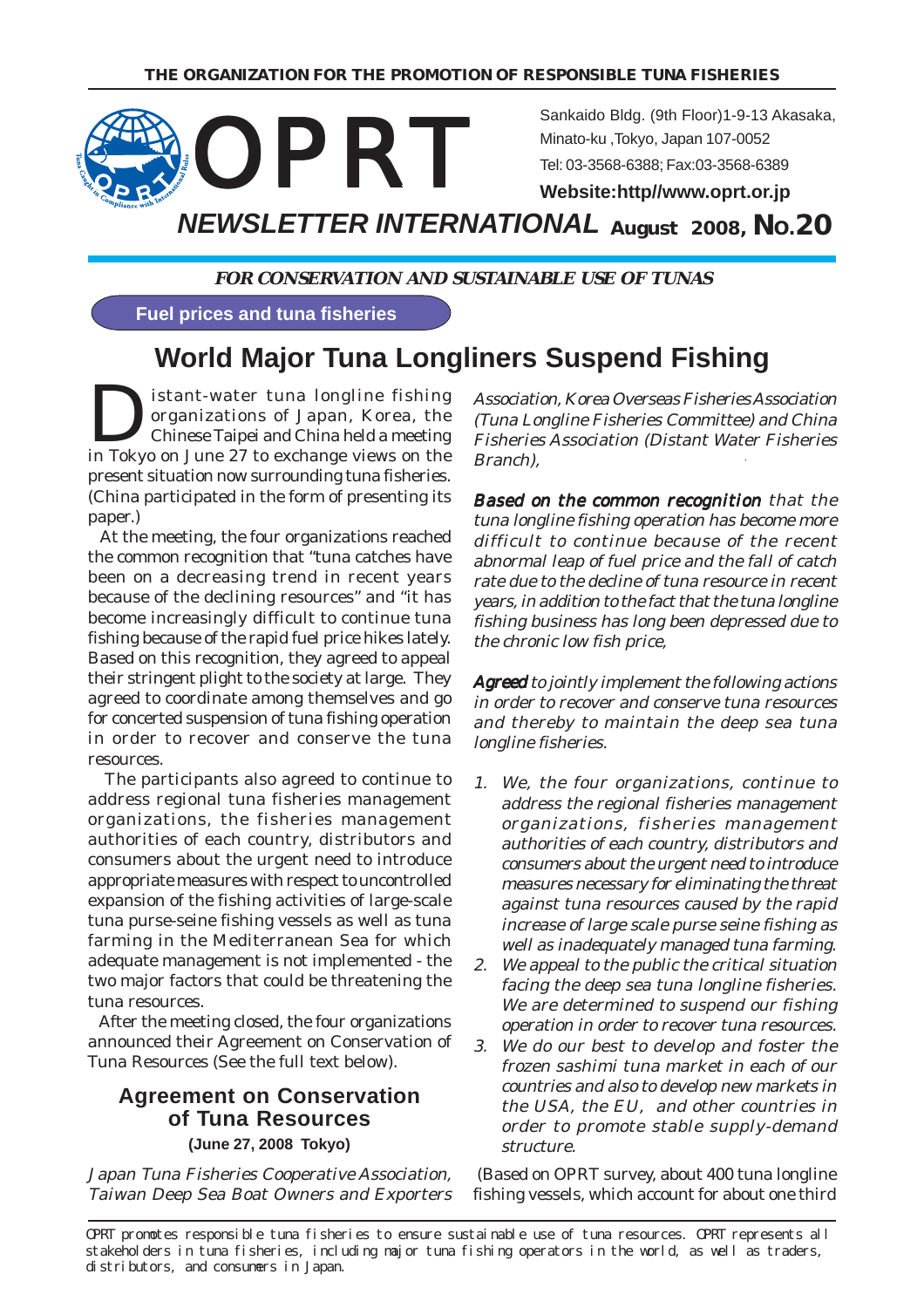of all the 1,200 tuna longline fishing vessels in the world, including the vessels registered with the four organizations, are expected to take part in the planned fishing suspension. In point of fact, 200 vessels from the Chinese Taipei are already suspending their tuna fishing operation.)

### **Japan Tuna Coop. decides to suspend fishing of all vessels —for recovery of tuna resources—**

The Japan Tuna Fisheries Cooperative<br>Association (Japan Tuna), to which most<br>of the owners of distant-water tuna<br>longling fishing wasals in Japan belong decided Association (Japan Tuna), to which most longline fishing vessels in Japan belong, decided at the extraordinary general meeting on July 14 that all of its 233 member vessels will suspend their operation for two months or over during two years from August 1, 2008, at either designated ports in Japan or overseas. The duration of suspension of fishing will be decided so as to correspond to each vessel's fishing plan.

 Japan Tuna called on other two distant-water tuna longline fisheries organizations in Japan to carry out concerted suspension of fishing, and those organizations have made clear their intention to join in Japan Tuna's decision.

 Regarding the background leading to its decision on fishing suspension, Japan Tuna President Masahiro Ishikawa said in an interview that "we cannot make profit at all from our fishing operations because of the prohibitively high fuel prices."

 "However," he added, "our operation suspension is also intended to recover tuna resources. Now

we cannot catch tunas as we did before because tunas have been depleted due to overfishing. In the eastern Pacific, for example, CPUE (catch per unit of effort) for longline fishing vessels plunged as large as 40% during the past decade. We have to take action to cope with this situation."

 "Distant-water tuna longline vessels of each country, which have gathered under OPRT, have agreed not to increase the number of their vessels in order to stop further increase in the fishing capacity. They thus took the initiative to establish a system to eliminate negative impact on tuna resources. "

 "With respect to tuna purseseine fishing vessels, however,

that catch tunas, including juvenile fish, efficiently and in large quantities, for raw materials of canned products, there is no system to control negative impact caused by growing fishing capacity, and there is no country that takes the leadership in coping with this issue. This is in sharp contrast with tuna longline fishing that is less efficient than purse-seine fishing but is more consistent with the principle of sustainable utilization of the resources. "

 "In the light of the present status of tuna resources, first and foremost, measures to control ever-expanding tuna purse-seine fishing in the world are needed. In order to restrain further deterioration of tuna resources, it is necessary to take concrete steps to stop any further increase in tuna fishing capacity in the world, including longline fishing, as expeditiously as possible, with the aim to reduce the catch to an appropriate level. "

 "We, tuna fishermen, should have a clear awareness of the fact that we are utilizing natural resources which are not available unlimitedly," Ishikawa said.



#### Trend in world catches of tuna by fishing method

Data compiled by RFMOs, edited by Dr. P. Miyake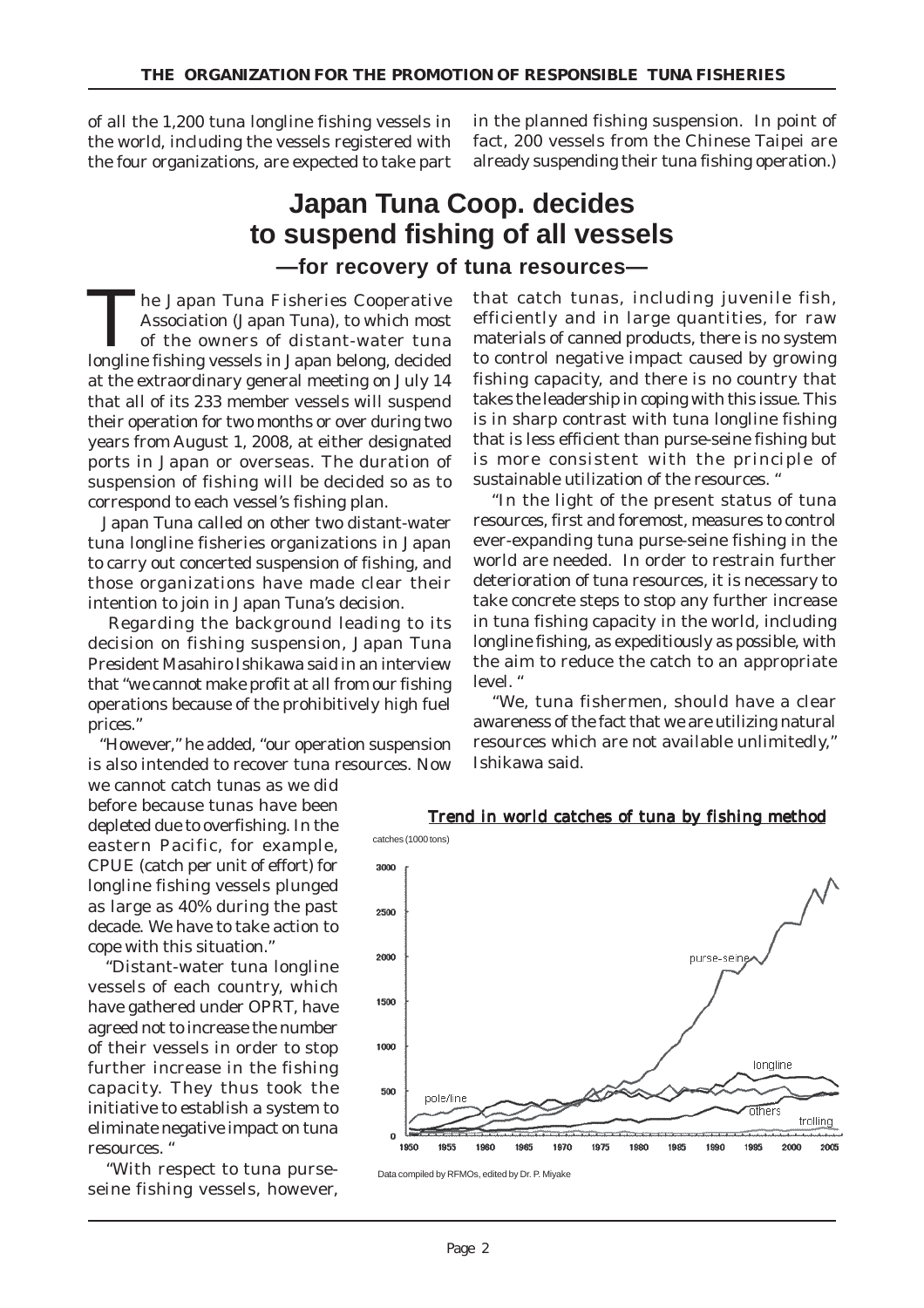#### **OPRT FY2008 General Meeting**

## **OPRT calls for joint efforts to overcome the difficult situation facing the world tuna industry**

**OPRT held the general meeting for fiscal**<br>
2008 on May 27. At the opening of the<br>
meeting, OPRT President Isao Nakasu<br> **COPRT has as for hasp striving to mempts** 2008 on May 27. At the opening of the said: "OPRT has so far been striving to promote the sustainable use of tuna resources jointly with the distant-water tuna longline fishermen throughout the world and traders, distributors and consumers in Japan."

 "At present, we are faced with the sharp rise in fuel prices. If the prices remain at the present abnormally high levels, it would become extremely difficult to continue tuna fishing. We now have to cope with the issue of high fuel prices, along with the issue of ensuring the sustainable use of tuna resources. I believe that all stakeholders should join their forces to overcome this difficult situation," Nakasu emphasized.

 Akira Nakamae, Deputy Director-General of the Fisheries Agency of the Japanese Government, addressed the meeting on behalf of the guests that "the environment surrounding the tuna longline fishing industry is very hard due to the impact from soaring fuel prices, coupled with the deterioration of tuna resources around the world and the stagnant fish prices. As a responsible fishing and tuna consuming nation, the Government of Japan will continue its cooperation in order to ensure the effectiveness of the international tuna resource management regime."

 He further stressed that "it is crucial for not only producers but also all other stakeholders to unite in their efforts on a global scale in order to ensure the sustainable use of the tuna resources. The role of OPRT in these efforts is assuming an even greater importance."

 Then, participants at the meeting endorsed the Business Plan for fiscal 2008 as was originally drafted under the policy to implement the proposed projects through coordination and cooperation among Members, with the aim to contribute to the realization of OPRT's objectives of establishment, i.e. (1) the promotion of sustainable use of tuna resources and (2) the development of tuna fisheries to fulfill international and social responsibility. (For details, please see the OPRT Business Plan section of our website.)

became new Members, bringing the total membership to 18 organizations with 1,153 distant-water tuna longline fishing vessels registered with OPRT. The number of Supporting Members also increased to 403 (including 61 corporations).

### **World's tuna longline fishing to be suspended —International mechanism should be introduced to control exorbitantly high fuel prices—**

 On May 26, the day before the general meeting, OPRT organized a meeting for exchange of views among Members from each country regarding the present state of tuna fisheries. Through the discussion, it became clear that the tuna industry in each country is facing the difficulty in continuing fishing operation due to soaring fuel prices, and many fishing vessels, including those from the Chinese Taipei and China, are already suspending their operation.

 Yuichiro Harada, managing director of OPRT, stated: "The soaring fuel price hike dealt a direct severe blow to tuna longline fishing vessels operating in distant-water fishing grounds. Each Member has made utmost cost-saving efforts in order to absorb the fuel cost hikes. But the continuation of fishing under these abnormal prices led only to accumulating losses on a daily basis for fishermen. As a result, many tuna longline fishing vessels have been compelled to suspend their operation. It is truly unfortunate that supply of wild sashimi tuna to the market will be slashed because of this suspension of fishing. "

 "However," Harada continued, "there is very little that one private industry can do in countering the soaring prices of fuel, which has become the target of uncontrolled infusion of money that is truly disturbing the international crude oil market. It seems that there are people who enjoyed enormous profits through speculative transactions in crude oil, while fishermen are sustaining unbearable hardships as they are unable to operate their vessels and cannot have a future management outlook."

During fiscal 2007, the Seychelles and Fiji